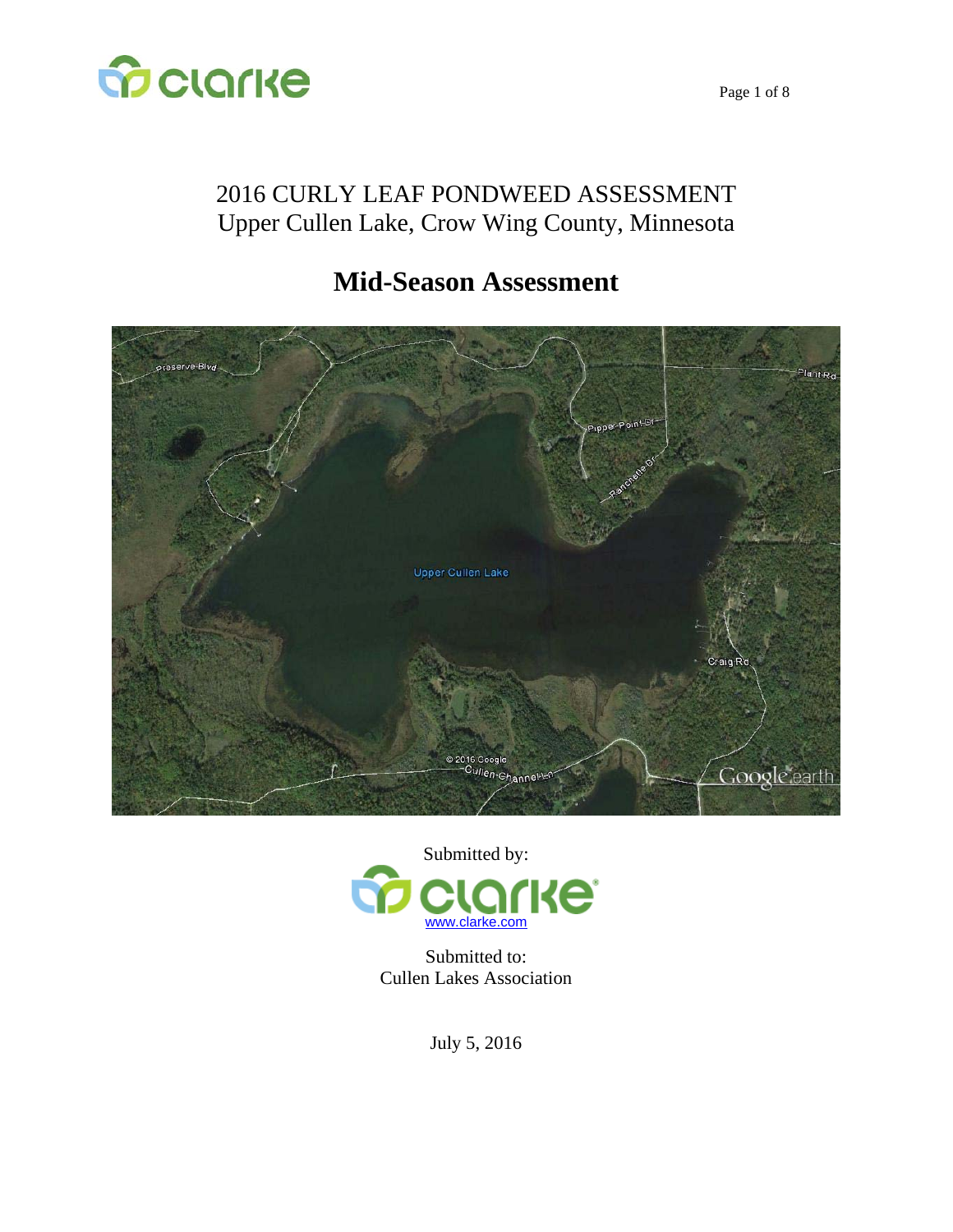

#### **Survey Information:**

Clarke performed a Curly Leaf Pondweed Survey on Upper Cullen Lake on June  $9<sup>th</sup>$ . The purpose of this survey was to assess the treatment areas and the rest of the lake to see densities of Curly Leaf Pondweed when it was at the peak of its life cycle. This also will show areas to focus our surveying on for 2017 and use as potential treatment areas for 2017.

During the survey Clarke found 8 points with Curly Leaf Pondweed. These points were all very similar in that only a few plants were found at each. Below is a map with the 2016 treatment areas in white and the CLP points found in red. The CLP overall for the lake was extremely low compared to other surveys done by Clarke. Even the CLP that was found was at very low densities. The reasoning behind this is unknown. The CLP found inside the treatment areas was almost 100% dead other than one or two plants.

As far as new areas of interest for future treatments, none were found.

# **Upper Cullen Lake**  $-c_{U/\text{e}}$ <sup>Noods-Trail-</sup> <sup>Su</sup>llen-Channel-c<sup>r</sup> 2016 Googl Google earth

#### June 9<sup>th</sup> Survey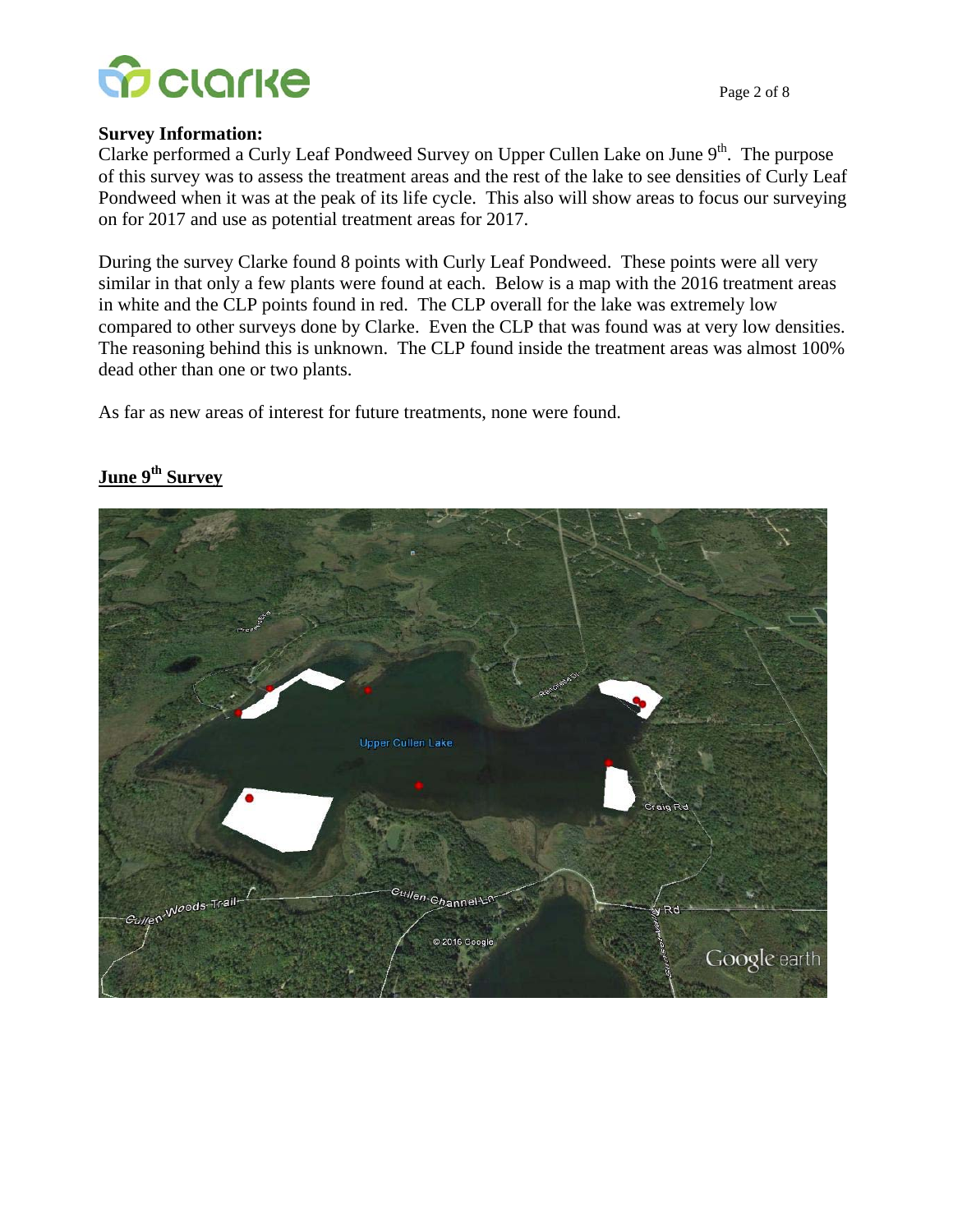

## **June 9th Survey w/ contours**

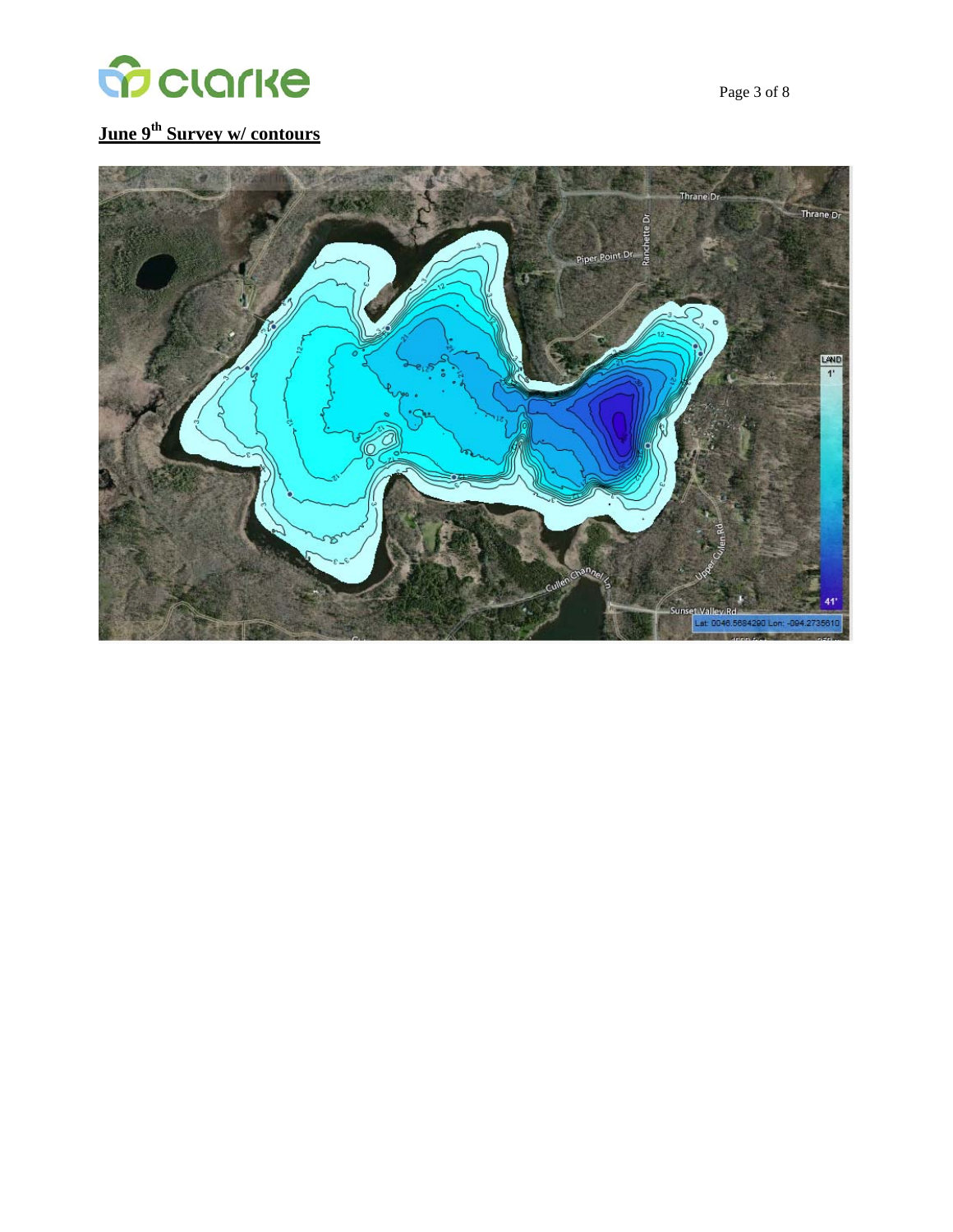

## **June 9th Survey Pictures**

#### **Dead CLP found in front of resort**

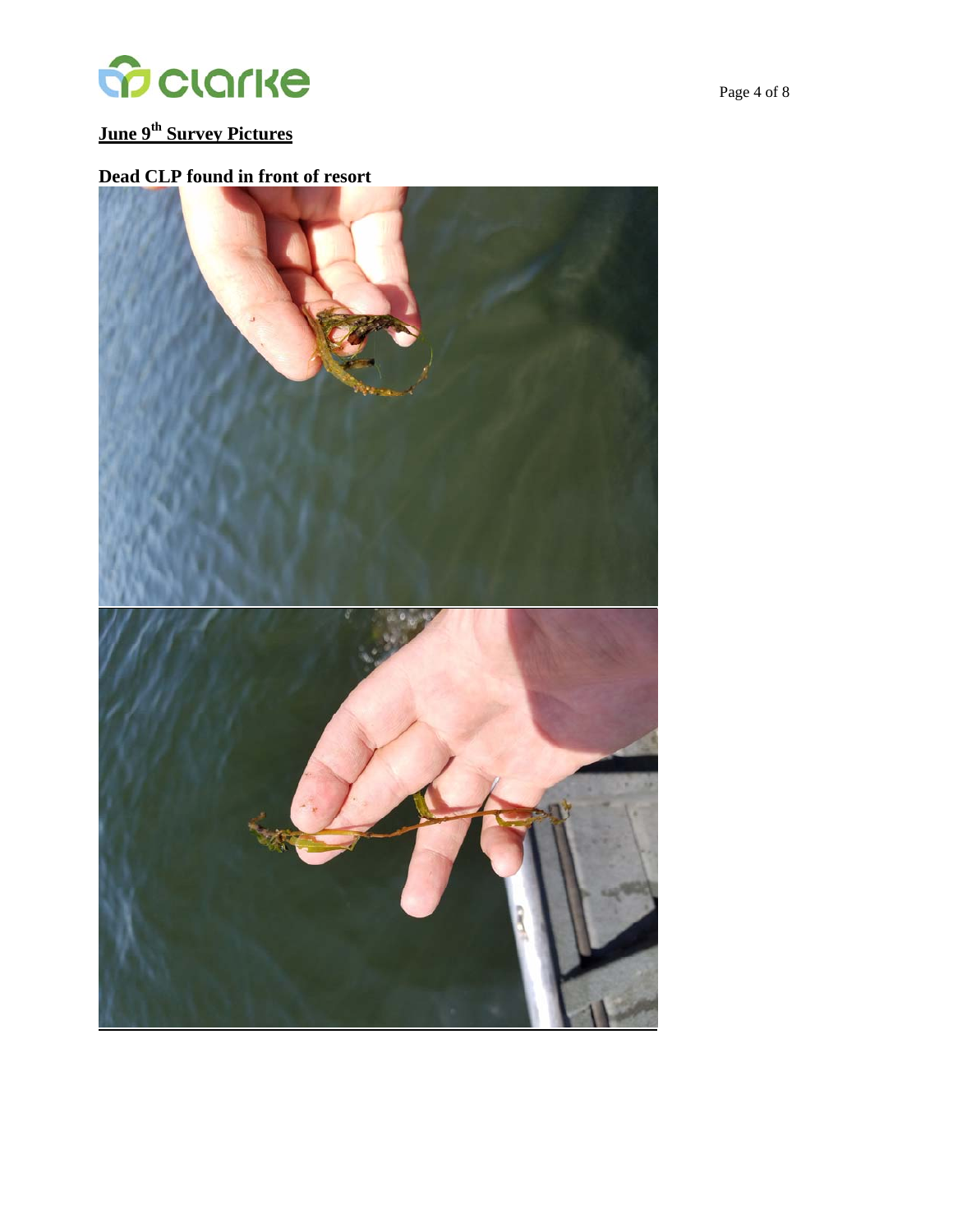

#### **CLP found on west end of the lake outside treatment area**

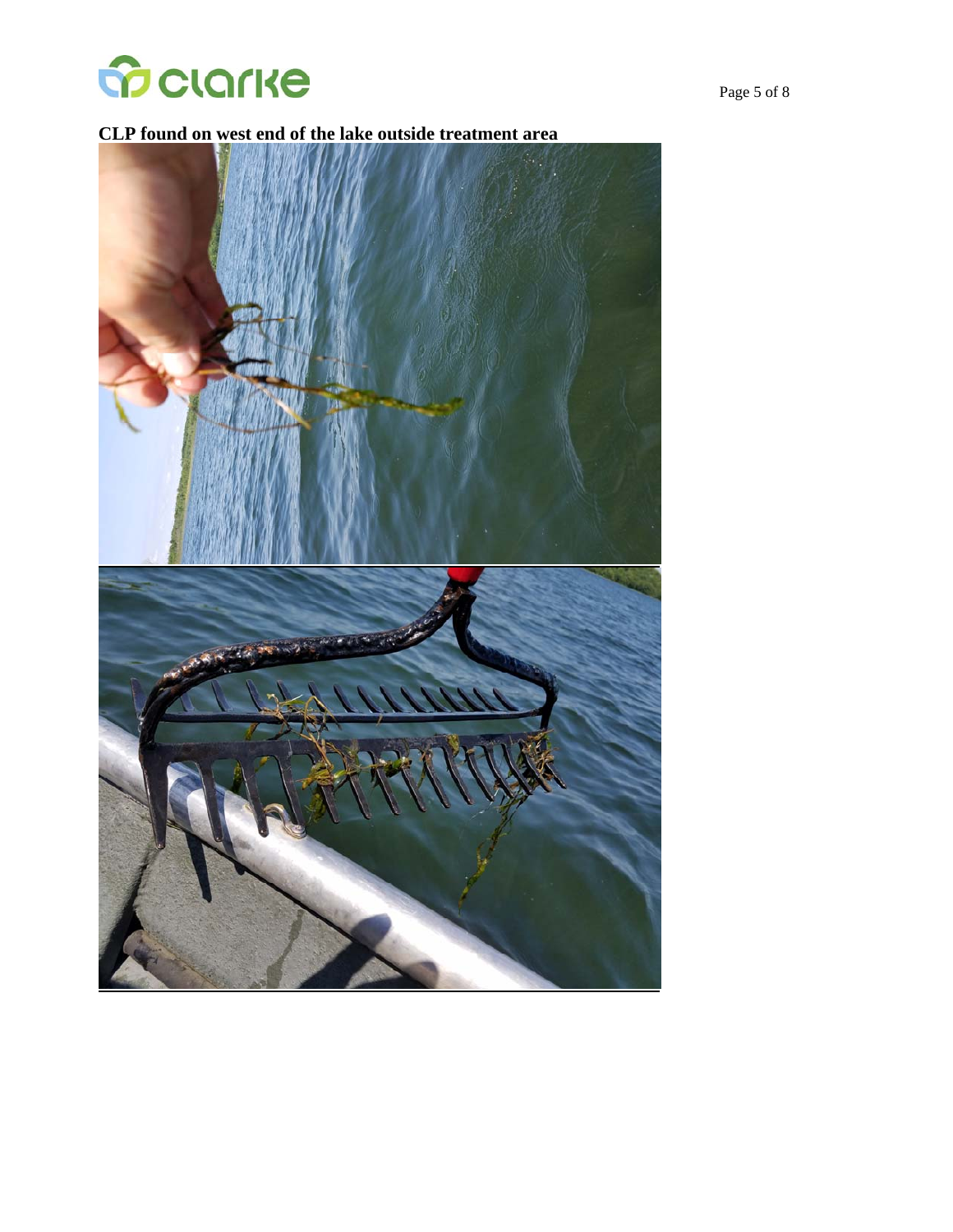

#### **Dead CLP found in big treatment area on SW part of the lake**

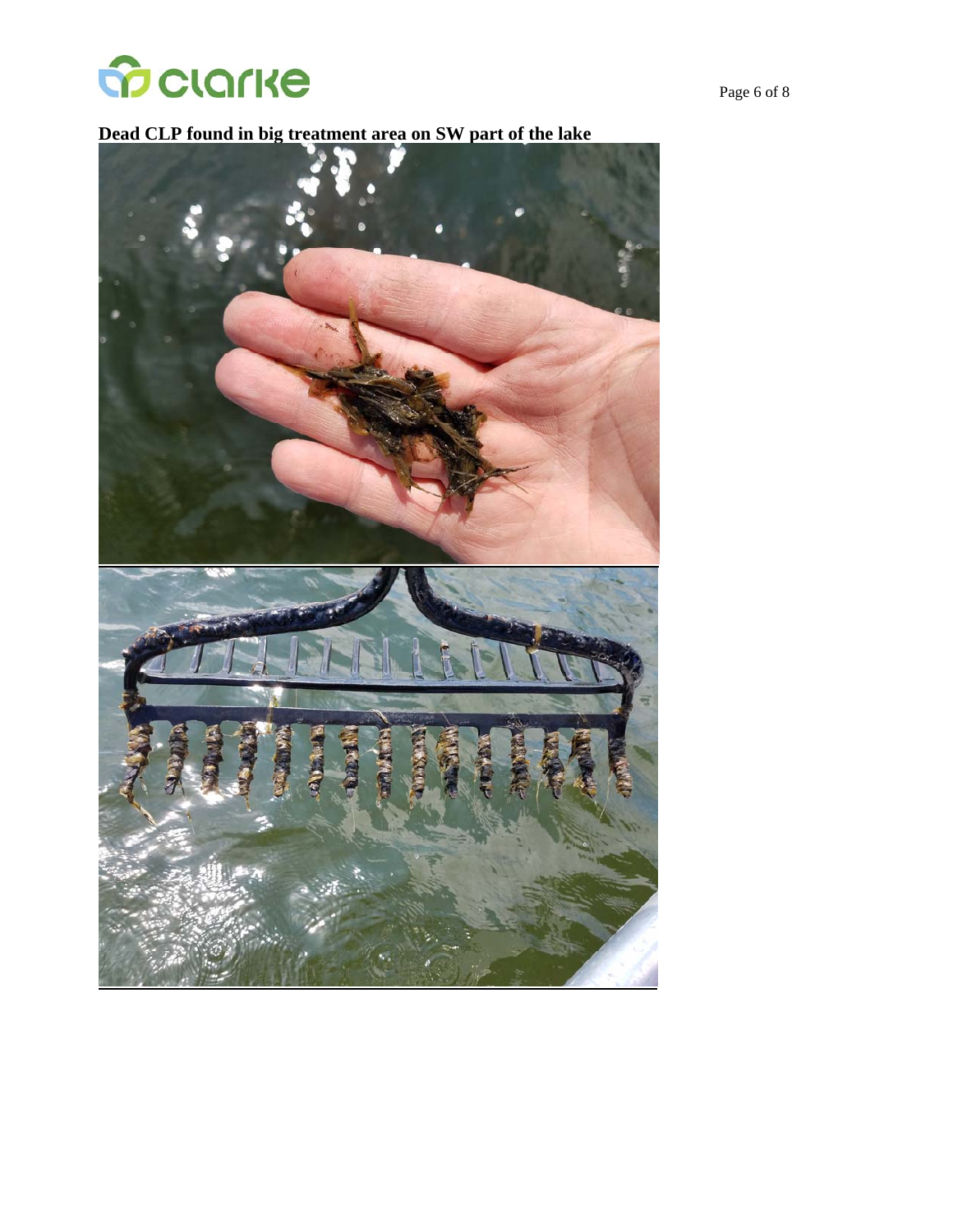

#### **CLP found on point on west end of the lake**